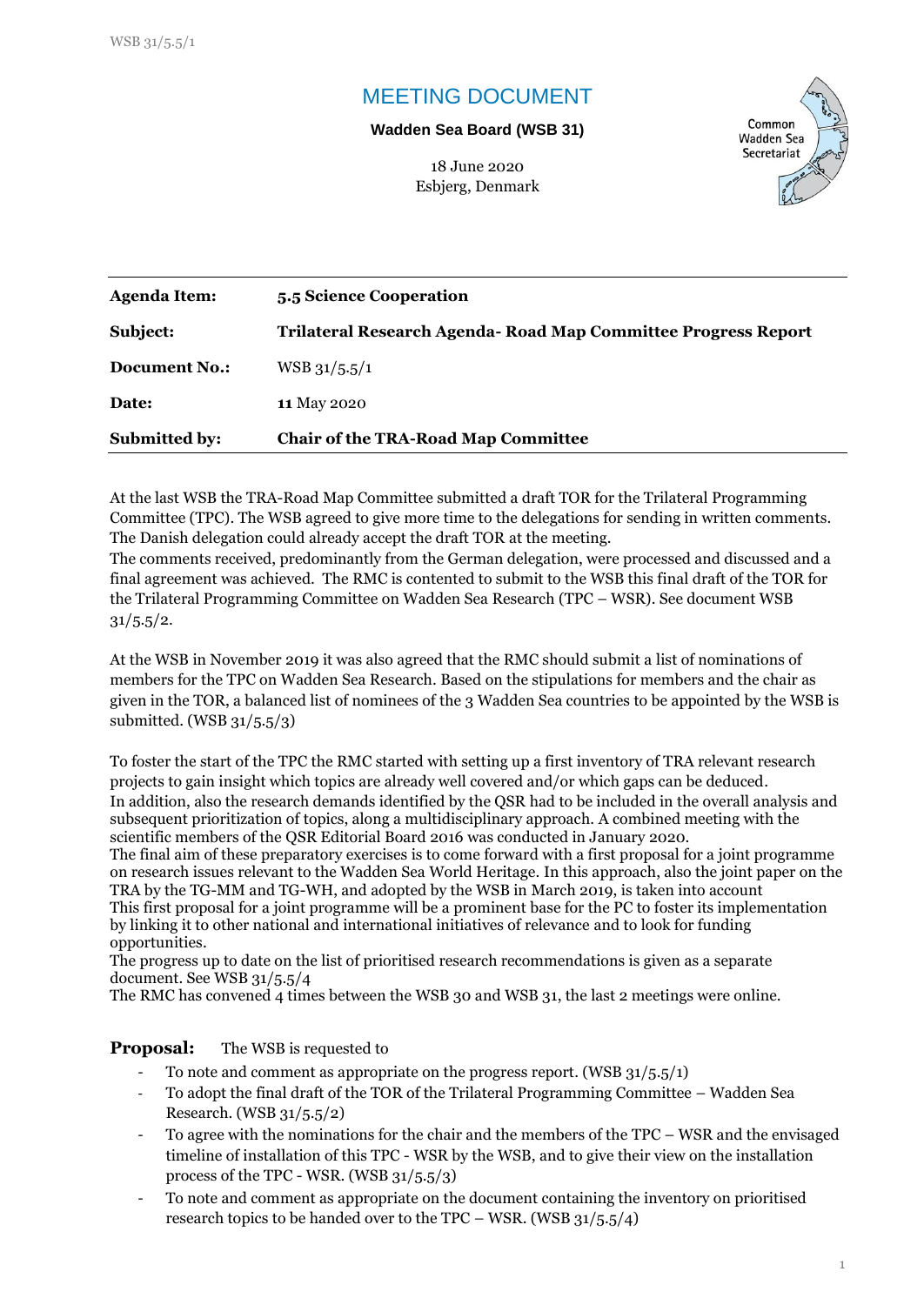## Progress report Road Map Committee Nov 2019 – June 2020

In December 2019 the RMC convened to discuss and process all the comments, predominantly received from Germany and the other suggestions taken up in the WSB meeting regarding the TOR of the TPC – WSR. The amended version of the TOR as adopted by the RMC in their next meeting on January 23rd, was submitted to the German delegation and fruitfully discussed by the chair and the secretary with the full German delegation on February 6<sup>th</sup>. There was a general agreement on the draft. Compared to the 1<sup>st</sup> draft of the TOR submitted to the WSB 30, no fundamental changes had to be administered. The changes asked for a better lay-out like a clear distinction between the TOR and the Rules of Procedure, some specifications with regard to the relation foreseen between the WSB and the TPC – WSR, as well as the explicit connection and opening to the UNESCO Single Integrated Management Plan process. To avoid any confusion about membership, it is more clearly depicted how the memberships of the Trilateral Wadden Sea Cooperation and the TPC are distinguished.

See document WSB 31/5.5/2.

In the December meeting the RMC continued their discussions regarding a possible prioritisation for joint pilot topics in research demands, based on a list of ongoing research projects submitted by the members of the RMC. Reference was also made to the (ongoing) trilateral inventory of Wadden Sea research commissioned by the Wadden Academy.

It was concluded that the research demands identified by the Quality Status Report (QSR) should be included in these considerations.

The RMC agreed on a set of criteria to assess the hundreds of research recommendations of the QSR for the purpose of their prioritisation and asked the CWSS to deliver a first assessment. The criteria used ranged from the relevance of the research demands towards OUV importance, the trilateral added value, policy relevance, the urgency/threat aspect to the existing level of research on the specific topic and how it fits with the priorities and challenges of the TRA .

In a combined meeting with the members of the former Editorial Board QSR 2016 on 23<sup>rd</sup> of January 2020, this first assessment was extensively discussed and amended, leading to a set of recommendations for prioritisation in research topics. This list is annexed, including a few appendices in which some joint research topics are more elaborated. Due to the Corona crises, a few anticipated workshops to further and specify some of the research lines had to be postponed and/or were cancelled. See document WSB 31/5.5/4

It was reported from the Netherlands that in spring 2020 the TRA was submitted in a first application call for funding as part of the Dutch National Research Agenda. If this turns out to be positive in autumn this year, this would offer a good start for positioning the TPC- WSR in a coordinating role.

After a 1<sup>st</sup> preliminary exchange on potential members for the TPC – WSR in their meeting on the 23<sup>rd</sup> of January, in two consecutive online meetings on 15 April and 4 May, the RMC managed to submit a full list of candidates for the TPC – WSR.

See document WSB 31/5.5/3.

It is envisaged and proposed by the RMC to start this TPC – WSR with a combined meeting together with the RMC – TRA in the afternoon September  $15<sup>th</sup>$ ,  $13.00$  hrs, in Hamburg.